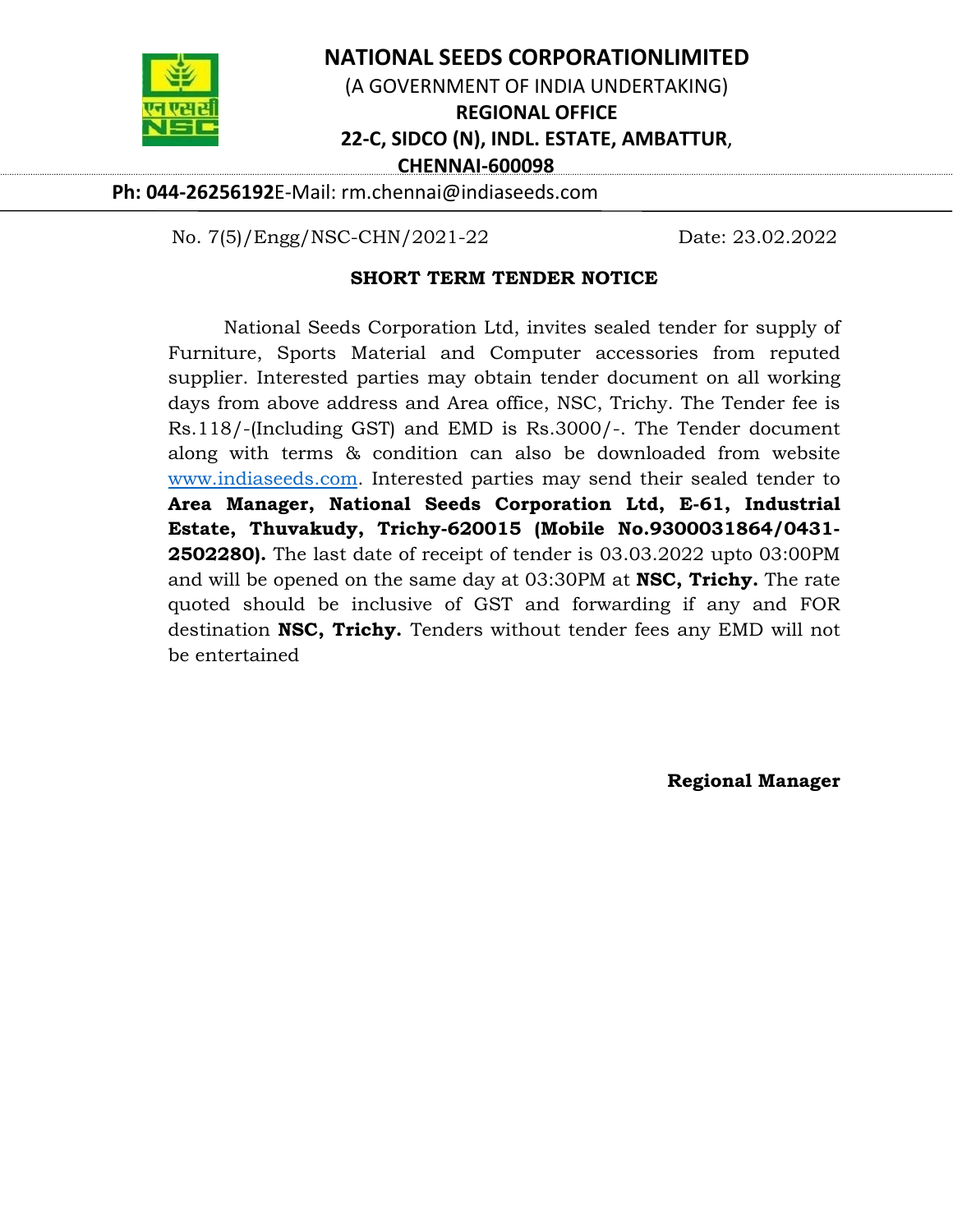## **Terms and conditions of Tender for supply of Furniture, SportsMaterials and Computer accessories**

- 1. The rates given in the tender should be inclusive of all taxes / charges.
- 2. Bid should be submitted in sealed form in the tender box located at **National Seeds Corporation Limited, E-61 Industrial Estate, Thuvakudy, Trichy-620015** and the Bid should be addressed to Area Manager, National Seeds Corporation Limited, E-61 Industrial Estate, Thuvakudy, Trichy-620015
- 3. Interested parties may obtain tender document from Regional office or Area Office, Trichy up to 03.03.2022 on payment of Rs.118/‐ through Demand Draft or Payment of Cash. If the tender document downloaded from our website www.indiaseeds.com by Tenderer, the tender fee Rs.118/- in the form of Demand Draft drawn in favor of National Seeds Corporation Ltd payable at Trichy, to be submitted along with Tender document.
- 4. The Earnest Money deposit (EMD) of Rs.3,000/- through Demand Draft/ CR copy for proof of EMD will have to be submitted along with the tender. The DD to be drawn in favor of National Seeds Corporation Ltd, Payable at Trichy. EMD will be refunded to unsuccessful tenderer without interest within one month after opening of tender through DD or Bank transfer. The EMD of successful tenderer shall be refunded without interest after 30 days of satisfactory completion of contract period with all contractual obligations
- 5. Duly filled tender form along accompanied with GST certificate, PAN Card & other documents ifany.
- 6. In the Tenders furnished, the delivery period, percentage of discount allowed or surcharge leviable should be clearly indicated.
- 7. For the proprietary articles, the suppliers must incorporate a certificate on the body of the tender, that the rates quoted for the supply of the stores are accordance with the current list prices of their principals from Govt. Department. Any discount/surcharge etc. should be clearly indicated.
- 8. Materials must be supplied within the delivery period specified in the supplyorder.
- 9. The quantity of tender material may be increase or decrease. The exact quantity of tender material will be given in the supplyorder.
- 10. The material quoted should be good quality preferably confirming to ISI specification and will be subject to rejection at supplier's risk and cost, if found poor in quality/material/ workmanship/ specificationetc.
- 11. The Regional Manager, NSC, Chennai reserves the right of rejection of any one or all tenders without assigning anyresponse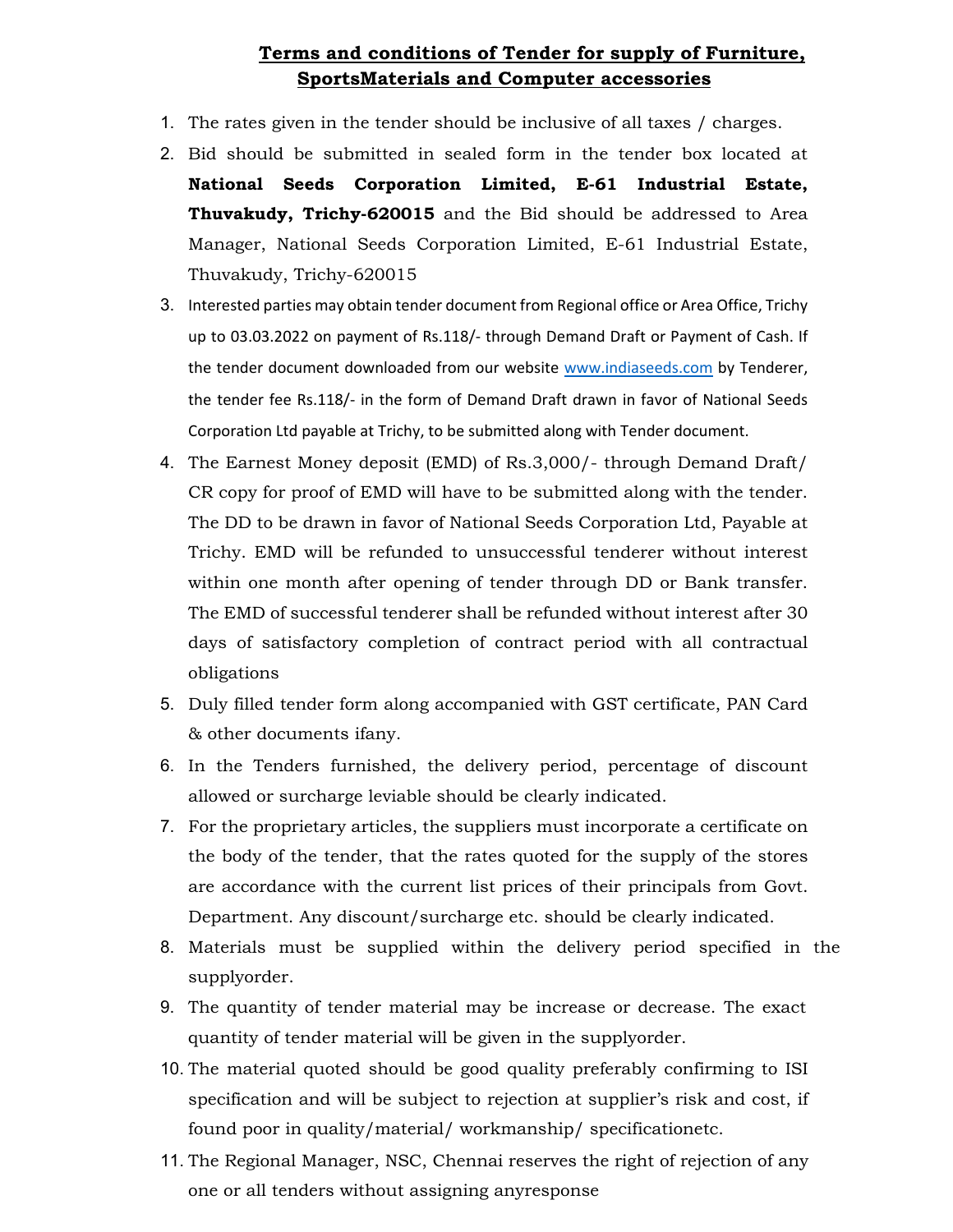- 12. ThepaymentwillbemadeafterreceivingthematerialingoodconditionatNSC, Trichy.
- 13. Goods has to be supplied within 5 days from the date of issue of supply order. If not supplied in stipulated time then penalty will be imposed @1% of goodsamount.
- 14. The tenderer should submit the address proof of the residential as like Aadhar Card/ Voting Card/ Ration Card etc.
- 15. The rates quoted for each items should be F.O.R. NSC, Trichy basis.
- 16. The tenderer should quote different rates for any items of different brand as the case maybe.
- 17. The materials quoted should be best quality according to brand / quality specify insupply order. The material will be rejected at suppliers risk and cost if found to be poor in quality/ material/workman-ship specification etc.The rejection report of NSC inspecting authority shall be final and binding on the supplier.
- 18. Arbitration clause: In case any dispute arises between NSC and the other party due to any term or matter, both the parties will opt to resolve it through mutual understanding and discussion. In case, dispute remains even after discussions, then it shall be binding upon parties to resolve issue under the provisions of Arbitration & Conciliation Act, 1996 as amended from time to time. Under this provision, the Chairman-Cum-Managing Director, National Seeds Corporation Limited with the concurrence of both the parties shall appoint Sole Arbitrator to resolve the issue and both the parties will have to abide by the decision. The parties will bind to resolve this dispute through arbitration before going to court of law. The arbitration shall be conducted at New Delhi and shall in English Language. The court of Delhi shall have the jurisdiction.
- 19. The Bid validity period should be 30 days from the date of opening of Tender.
- 20. Tenderer can quote for all items (Furniture, Sports Material and Computer accessories) or only one or two items also.
- 21. The price bid should be submitted in letter head of tenderer

I have read and understand the above mentioned terms & conditions and fully agree with the same.

### **Sign of Tenderer With Seal**

#### **PRICE BID**

### **A.FURNITURE**